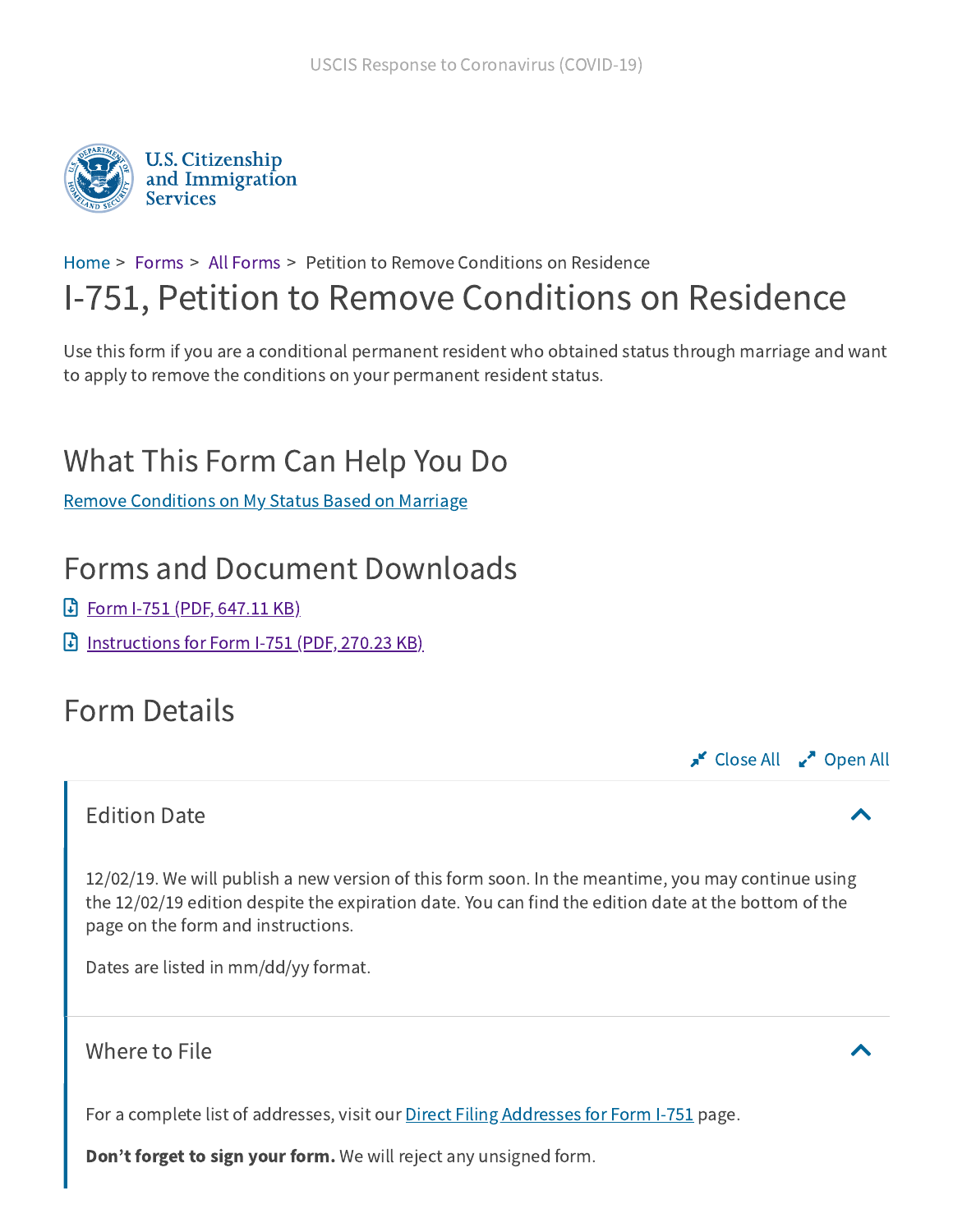**[Filing](https://www.uscis.gov/node/44654) Tips:** Go to our **Form Filing Tips** page for information on how to help ensure we will accept your form.

When to File: Use our **Filing [Calculator](https://www.uscis.gov/forms/filing-calculator-for-form-i-751-filing-jointly-with-your-spouse)** to determine your 90-day filing date.

Filing Fee $\qquad \qquad \blacktriangle$ 

\$595.

You must pay a \$85 biometric service fee for each person applying to remove conditions on their residence on the same form. Use our Fee [Calculator](https://www.uscis.gov/node/71802) to help determine your fee. We will reject forms submitted with incorrect or incomplete fees.

You may pay the fee with a money order, personal check or cashier's check. When filing at a USCIS lockbox facility, you may also [pay by credit](https://www.uscis.gov/node/49829) card using Form G-1450, Authorization for Credit Card Transactions. If you [pay by check,](https://www.uscis.gov/g-1450) you must make your check payable to the U.S. Department of Homeland Security. Service centers are not able to process credit card payments.

When you send a payment, you agree to pay for a government service. Filing and biometric service fees are final and non-refundable, regardless of any action we take on your application, petition, or request, or if you withdraw your request.

## Checklist of Required Initial Evidence (for informational purposes only)

Please do not submit this checklist with your Form I-751. It is an optional tool to use as you prepare your form, but does not replace statutory, regulatory, and form instruction requirements. We recommend that you review these requirements before completing and submitting your form. Do not send original documents unless specifically requested in the form instructions or applicable regulations.

If you submit any documents (copies or original documents, if requested) in a foreign language, you must include a full English translation along with a certification from the translator verifying that the translation is complete and accurate, and that they are competent to translate from the foreign language to English.

#### If you are filing a joint petition, did you provide the following?

- Copies of the front and back of your Permanent Resident Card;
- Copies of the front and back of the Permanent Resident Cards of any conditional permanent resident children you are including in your petition (if applicable);
- Evidence of the relationship:
	- o Submit copies of documents indicating that the marriage upon which you were granted status was entered in good faith and was not for the purpose of circumventing immigration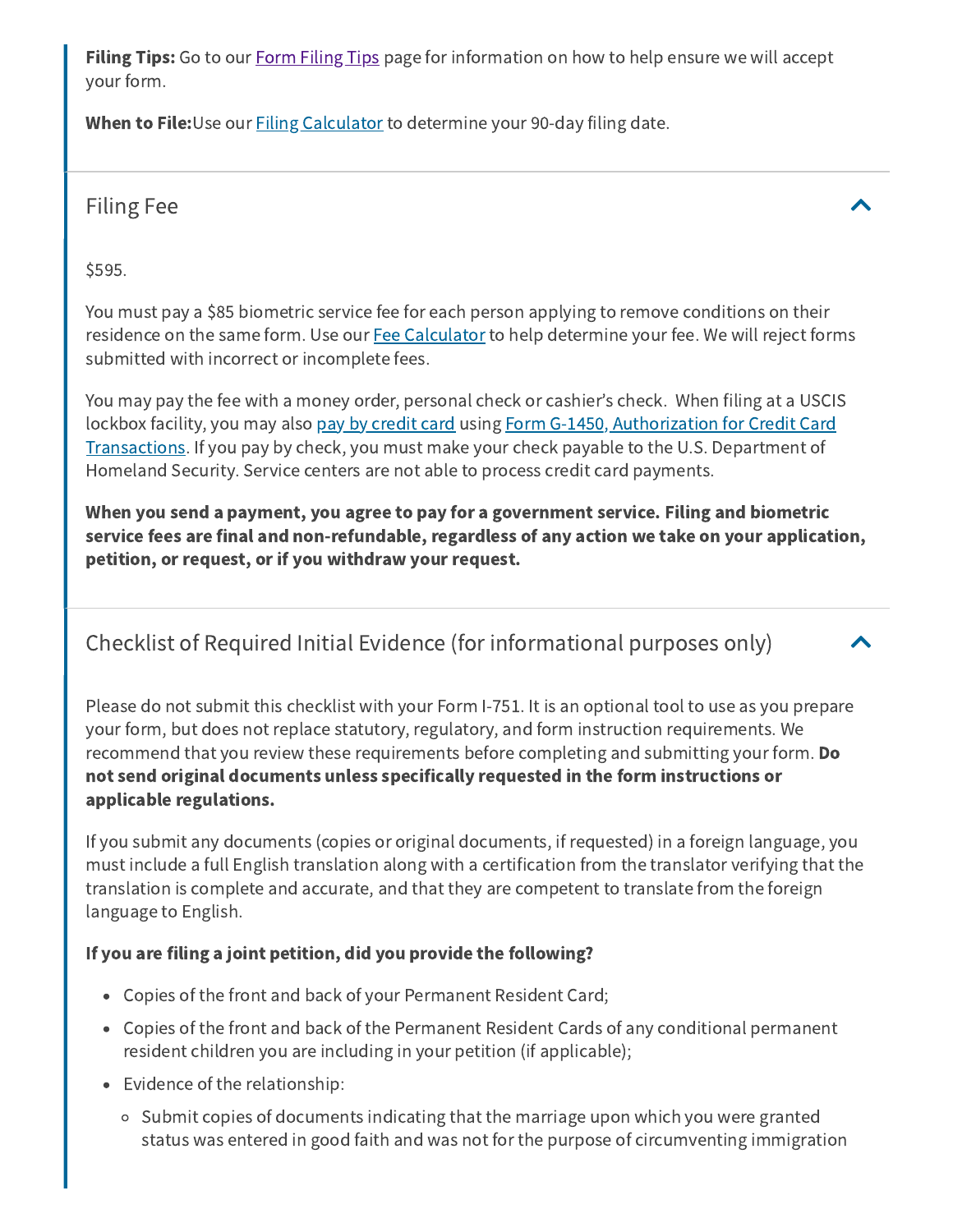laws. Submit copies of as many documents as you can to establish this fact, to demonstrate the circumstances of the relationship from the date of the marriage to the present date;

- An explanation for reason you are filing late (if applicable);
- An explanation for the reason you are filing separately from your primary conditional permanent resident parent (if applicable);
- Dispositions on criminal charges, arrests, or convictions (if applicable);and
- If you are filing from outside of the United States because you, your spouse, or your stepparent is residing outside of the United States on U.S. military or government orders:
	- Two passport-style photographs for each petitioner and dependent, regardless of age
		- Two completed Form FD- 258 Fingerprint Cards for each petitioner and dependent 14 to 79 years of age; and
		- A copy of current military or government orders.

#### If you are filing an individual request because of the death of the petitioning spouse or stepparent, did you provide the following?

- Copies of the front and back of your Permanent Resident Card;
- Copies of the front and back of the Permanent Resident Cards of any conditional permanent resident children you are including in your petition (if applicable);
- Evidence of the relationship:
	- $\circ$  Submit copies of documents indicating that the marriage upon which you were granted status was entered in good faith and was not for the purpose of circumventing immigration laws. Submit copies of as many documents as you can to establish this fact, to demonstrate the circumstances of the relationship from the date of the marriage to the date of your spouse's or stepparent's death;
- Your spouse's or stepparent's death certificate;
- An explanation for the reason you are filing separately from your primary conditional permanent resident parent (if applicable);
- Dispositions on criminal charges, arrests, or convictions (if applicable); and
- If you are filing from outside of the United States because you, your spouse, or your stepparent is residing outside of the United States on U.S. military or government orders:
	- Two passport-style photographs for each petitioner and dependent, regardless of age;
	- Two completed Form FD- 258 Fingerprint Cards for each petitioner and dependent 14 to 79 years of age; and
	- A copy of current military or government orders.

#### If you are filing a waiver of the joint filing requirement due to a termination of marriage other than through death of the petitioning spouse or stepparent, did you provide the following?

- Copies of the front and back of your Permanent Resident Card;
- Copies of the front and back of the Permanent Resident Cards of any conditional resident children you are including in your petition (if applicable);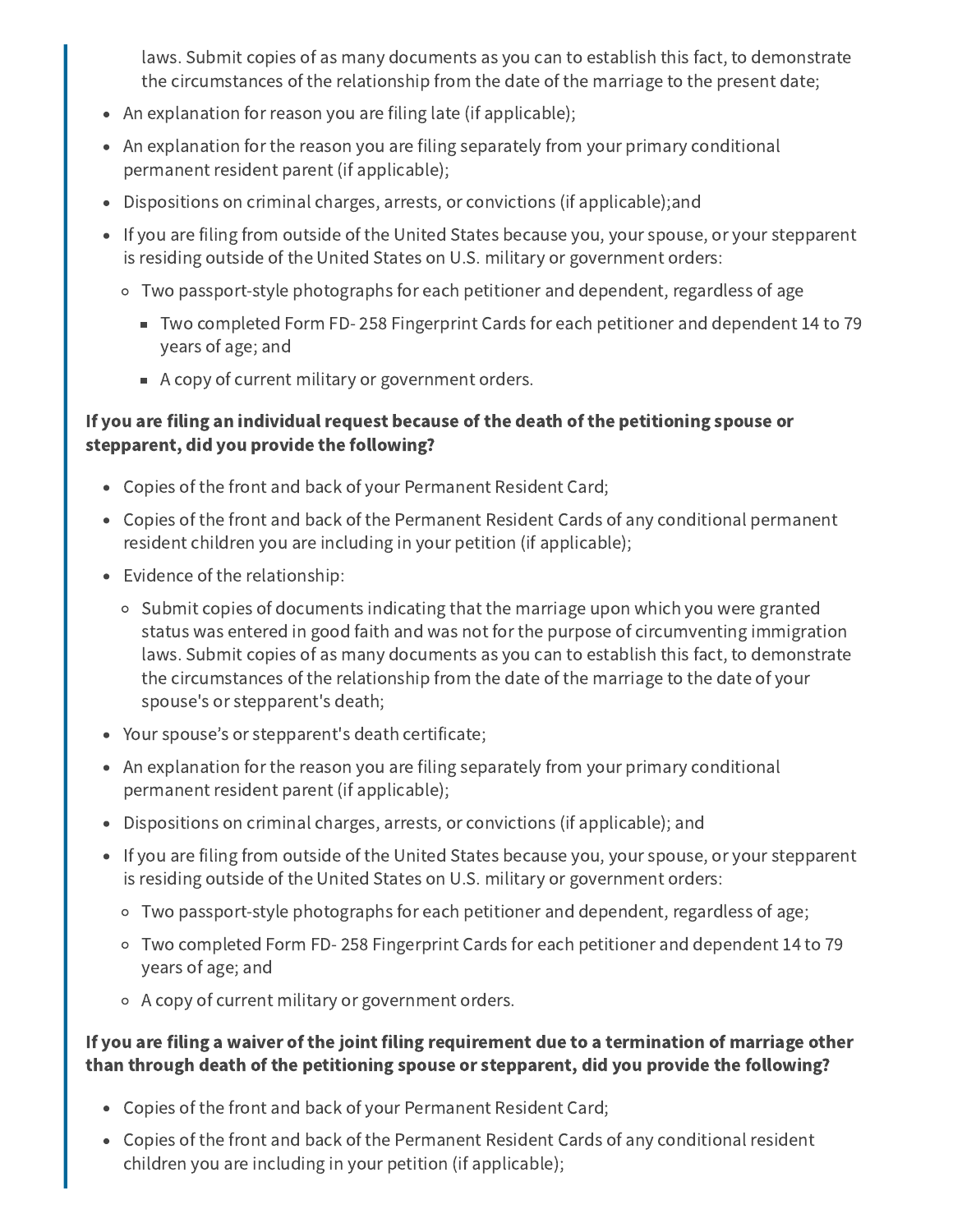- Evidence of the relationship;
	- o Submit copies of documents indicating that the marriage upon which you were granted status was entered in good faith and was not for the purpose of circumventing immigration laws. Submit copies of as many documents as you can to establish this fact, to demonstrate the circumstances of the relationship from the date of the marriage until the marriage terminated;
- The final divorce or annulment decree;
- Evidence demonstrating any circumstances surrounding the end of the relationship;
- An explanation for the reason you are filing separately from your primary conditional permanent resident parent (if applicable);
- Dispositions on criminal charges, arrests, or convictions (if applicable); and
- If you are filing from outside of the United States because you, your spouse, or your stepparent is residing outside of the United States on U.S. military or government orders:
	- Two passport-style photographs for each petitioner and dependent, regardless of age;
	- Two completed Form FD- 258 Fingerprint Cards for each petitioner and dependent 14 to 79 years of age; and
	- A copy of current military or government orders.

#### If you are filing a waiver of the joint filing requirement because you and/or your conditional resident child were battered or subjected to extreme cruelty, did you provide the following?

With respect to abuse waivers, you may file your form with any credible evidence relevant to the application. The determination of what evidence is credible and the weight to be given (meaning how important the evidence is)is within our the sole discretion.

- Copies of the front and back of your Permanent Resident Card;
- Copies of the front and back of the Permanent Resident Cards of any conditional resident children you are including in your petition (if applicable);
- Evidence of the relationship:
	- $\circ$  Submit copies of documents indicating that the marriage upon which you were granted status was entered in good faith and was not for the purpose of circumventing immigration laws. Submit copies of as many documents as you can to establish this fact, to demonstrate the circumstances of the relationship from the date of the marriage to the present date;
- Evidence of abuse;
- The final divorce or annulment decree if your marriage was terminated by divorce on grounds of physical abuse or extreme cruelty;
- An explanation for the reason you are filing separately from your primary conditional permanent resident parent (if applicable);
- Dispositions on criminal charges, arrests, or convictions (if applicable); and
- If you are filing from outside of the United States because you, your spouse or your stepparent is residing outside of the United States on U.S. military or government orders:
	- Two passport-style photographs for each petitioner and dependent, regardless of age;